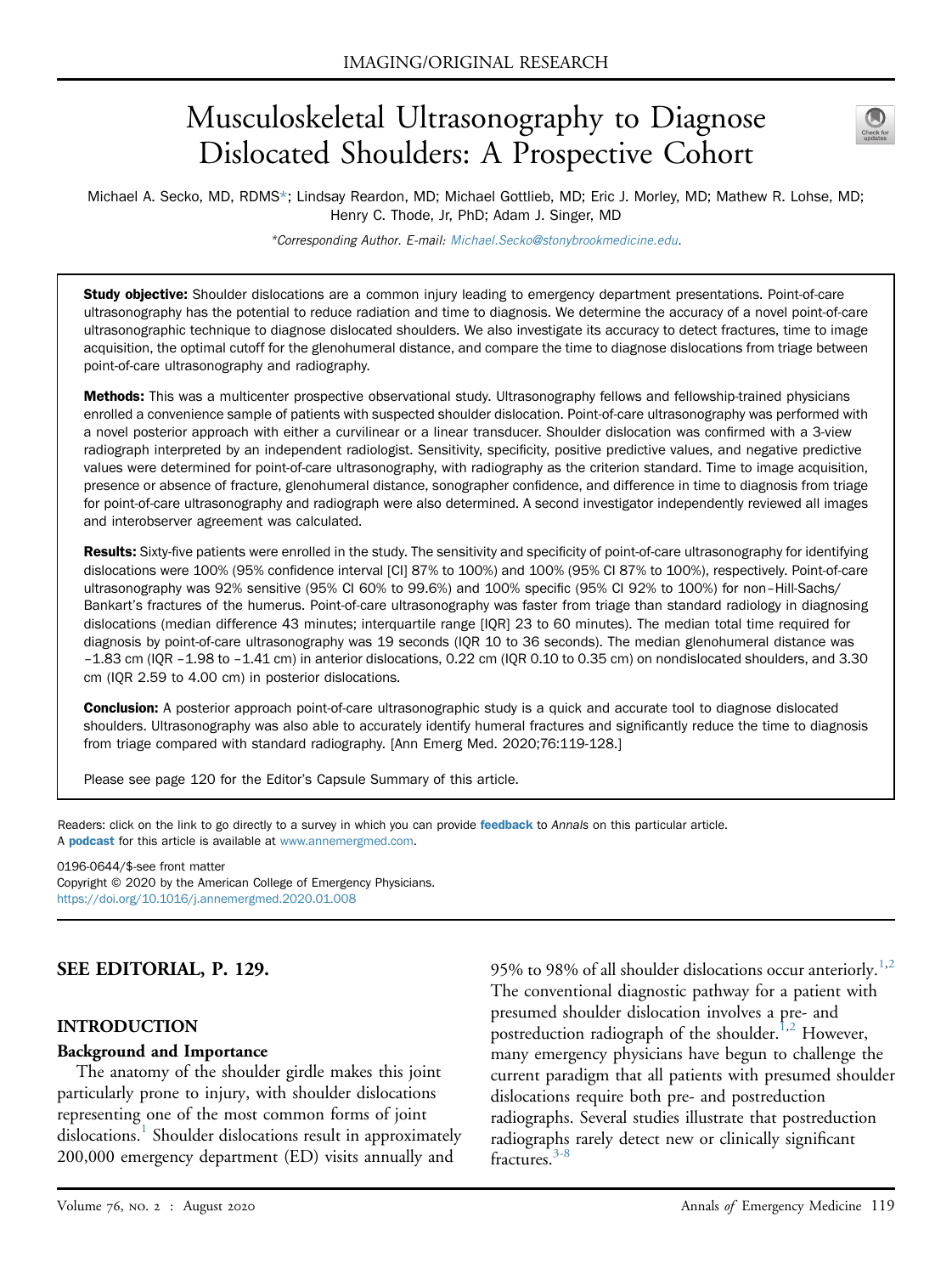### Editor's Capsule Summary

What is already known on this topic Early studies of bedside ultrasonography for shoulder injuries have shown generally favorable but inconsistent performance in detecting injuries.

## What question this study addressed

This study examined the sensitivity and specificity of an optimized ultrasonographic imaging strategy when deployed across a variety of centers and sonographers.

### What this study adds to our knowledge

Optimal ultrasonographic imaging provides a very sensitive and specific means of detecting important shoulder injuries, including dislocations and fractures.

### How this is relevant to clinical practice

Ultrasonographic imaging could provide clinicians with a convenient means of quickly assessing patients with shoulder injuries.

### Research we would like to see

Delineation of the optimal role of ultrasonography in the management of suspected shoulder dislocations.

Evidence suggests that bedside ultrasonography of the shoulder may be a valuable tool for diagnosing shoulder dislocation and reduction.<sup>[9-19](#page-9-3)</sup> Point-of-care ultrasonography can be performed while a patient's history is obtained and physical examination is performed, which may reduce the time to diagnosis of a shoulder dislocation. Additional benefits may include reduced radiation exposure, lower cost, and shorter length of stay for patients.<sup>13,[19](#page-9-5)</sup>

Previous studies have found that the accuracy of pointof-care ultrasonography for detecting shoulder dislocations is nearly 100%.<sup>19</sup> However, these studies were limited by significant heterogeneity in regard to the techniques and patient populations.<sup>[14-18](#page-9-6)</sup> The anterior and lateral approaches have demonstrated variability in accuracy, with one study finding 100% specificity but only 54% sensitivity for this technique.<sup>16</sup> The posterior approach typically involves following the humerus to the glenohumeral joint but may be limited in patients with large triceps or abnormal anatomy. This study assesses a novel approach to detecting glenohumeral dislocation by tracing the scapular spine. Because the scapular spine is more superficial than the humerus or coracoid process, this technique addresses many of the limitations of previous

techniques. Additionally, to our knowledge previous studies have not evaluated the effect of point-of-care ultrasonography on time to image acquisition, time to overall diagnosis, or the optimal glenohumeral distance to use for discriminating between dislocated and nondislocated shoulder joints.

# Goals of This Investigation

The primary goal of this study was to determine the sensitivity and specificity of point-of-care ultrasonography compared with the current criterion standard of radiography in diagnosing shoulder dislocations. Secondary goals were to determine the time required for point-of-care ultrasonographic image acquisition, the optimal glenohumeral distance for discriminating anterior and posterior dislocations from a nondislocated shoulder, presence or absence of fracture, sonographer confidence, and the difference in time to diagnosis between point-ofcare ultrasonography and radiography from triage.

# MATERIALS AND METHODS

### Study Design and Setting

This was a multicenter, prospective, observational study at 2 academic EDs from March 2017 to May 2019. One location was a suburban university-based hospital in the Northeast with an emergency medicine residency and an annual adult ED census of 74,000 patients. The other location was an urban university-based hospital ED in the Midwest with an emergency medicine residency and an annual adult ED census of approximately 56,000 patients.

# Selection of Participants

We included all adult patients (defined as  $\geq$ 18 years) presenting to the ED for suspected shoulder dislocation when a study investigator was present. One of 6 ultrasonography fellows or fellowship-trained emergency physicians performed the study, using the modified posterior approach described later. We excluded patients with multiple traumatic injuries, with decreased level of consciousness, who were hemodynamically unstable, or who did not consent to undergo sonography. Written informed consent was obtained for all participants. The institutional review board at both institutions approved the study.

#### Interventions

Before patient enrollment, all providers underwent training on the technique, using a short instructional video on the study, followed by practice on actual patients. After a history and physical examination were obtained by the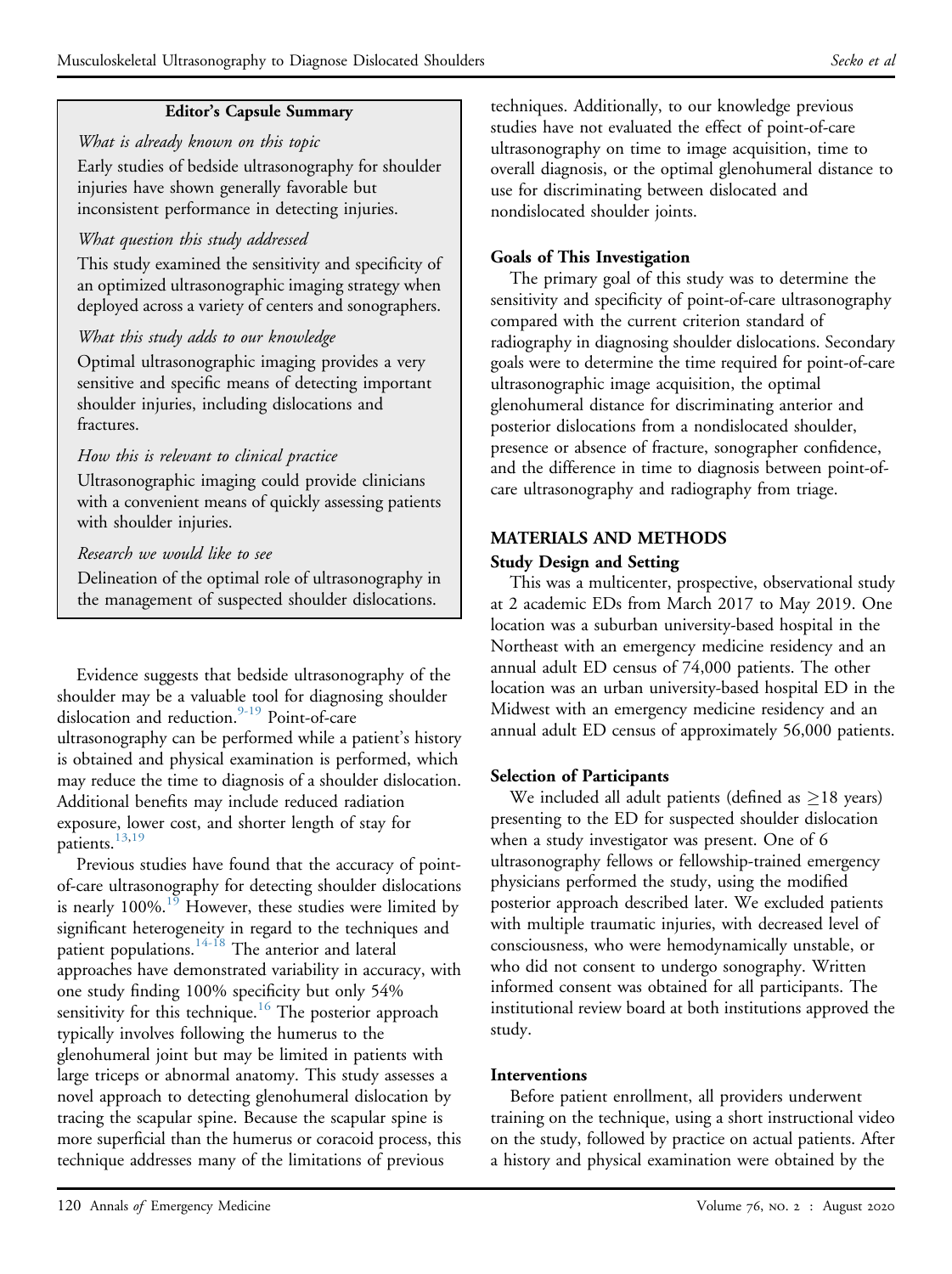treating physician, a blinded sonographer performed the bedside ultrasonography (prereduction scan) while the patient was waiting for either radiography to be performed or the results to be read by a radiologist. The sonographer was blinded to the history and imaging findings. To prevent interrupting patient care, patients remained eligible for enrollment if radiographic imaging was performed before the point-of-care ultrasonographic examination, but only if the sonographer and treating physician were not aware of the radiographic results.

If the shoulder was confirmed as dislocated on the radiograph, the treating physician was allowed to reduce the shoulder using whichever reduction technique he or she deemed appropriate. Once the reduction was performed, the sonographer repeated the shoulder point-of-care ultrasonographic examination (postreduction) to determine the location of the humeral head with respect to the glenoid. The patient also underwent postreduction radiography.

After each ultrasonographic examination (pre- and postreduction), the sonographer recorded the presence of a dislocation based on point-of-care ultrasonography, presence of a fracture based on point-of-care ultrasonography, time to perform the point-of-care ultrasonographic examination, sonographer confidence, and the time of the point-of-care ultrasonographic examination. Time to perform the point-of-care ultrasonography was assessed by an independent observer using a digital timer and recorded from the time the transducer was placed on the patient's skin to the time the diagnosis was made. Sonographers also measured and recorded the distance from the glenoid rim to the humerus (ie, the glenohumeral distance). The investigator collected all other data points from the medical record at this time.

All radiographs consisted of 3 views and were interpreted by a board-certified attending radiologist, who was blinded to the ultrasonographic results. The radiographs served as the criterion standard. All point-of-care ultrasonographic images were saved and reviewed for interrater reliability by a separate ultrasonographic fellowship–trained attending emergency physician who was blinded to the initial pointof-care ultrasonographic determinations and radiographic results.

Investigators collected data on patient age, sex, height, weight, body mass index, history of dislocations, mechanism of injury, triage time, time of the pre- and postreduction point-of-care ultrasonographic examination, time of the pre- and postreduction radiographs, location of the dislocation on point-of-care ultrasonography and radiography, presence of a fracture, type of fracture (eg, Hill-Sachs, humeral head), type of reduction technique,

duration of the point-of-care ultrasonographic examination, and glenohumeral distance. Dislocations were classified as anterior, posterior, inferior, or nondislocated for both radiographs and point-of-care ultrasonography. Dislocations described as "anterior and inferior" on radiographs were classified as anterior if there was no evidence of isolated inferior dislocation (ie, luxatio erecta) on the imaging or physical examination. This was decided because there is no clinically significant change in the clinical management and reduction technique for those cases. Fractures were further divided into categories including Hill-Sachs/Bankart's and non–Hill-Sachs/ Bankart's fractures. Hill-Sachs/Bankart's fractures included Hill-Sachs's deformities (impaction fracture of the humeral head) and Bankart's lesions (avulsion of the glenoid labrum or rim). Non–Hill-Sachs/Bankart's fractures included other humeral fractures of the proximal head, neck, shaft, and greater tuberosity. Study investigators collected all data prospectively at enrollment.

The sonographer imaged the shoulder from the posterior approach in a transverse plane, with the indicator toward the sonographer's left ([Figure 1](#page-3-0)A). The sonographer palpated and placed the probe over the spine of the scapula as the initial landmark (Figure  $1B$ ), and then slid the transducer laterally to identify the scapular notch and then the bony landmarks of the glenoid fossa and humeral head ([Figure 1](#page-3-0)C). On identifying the glenohumeral joint, the sonographer first assessed for the presence of a dislocation. After assessing for dislocation, the sonographer fanned the transducer from a cephalic to caudal direction to determine whether a humeral head or humeral neck fracture was present ([Figure 1](#page-3-0)D). A fracture would appear as an anechoic or hypoechoic disruption in the normal contour of the (hyperechoic) bone.

After determination of the presence of dislocation or fracture, the glenohumeral distance was measured<sup>[15](#page-9-8)</sup> as the vertical difference between 2 imaginary horizontal lines ([Figure 2](#page-4-0)A). One horizontal line was drawn from the most posterior aspect of the humeral head (top of the humerus on ultrasonographic image) and the other horizontal line was drawn from the most posterior visible portion of the glenoid (top of the glenoid rim on the ultrasonographic image). An anterior dislocation was defined as the humeral head's being displaced anteriorly compared with the glenoid rim (Figure  $2B$ ), or farther from the transducer (ie, distal to the transducer surface), whereas a posterior dislocation was defined as the humeral head's being displaced posteriorly ([Figure 2](#page-4-0)C), or closer to the transducer (ie, closer to the transducer surface) compared with the glenoid rim. Sonographers used a Mindray M9 (Mindray, Mahwah, NJ), Mindray TE7 (Mindray),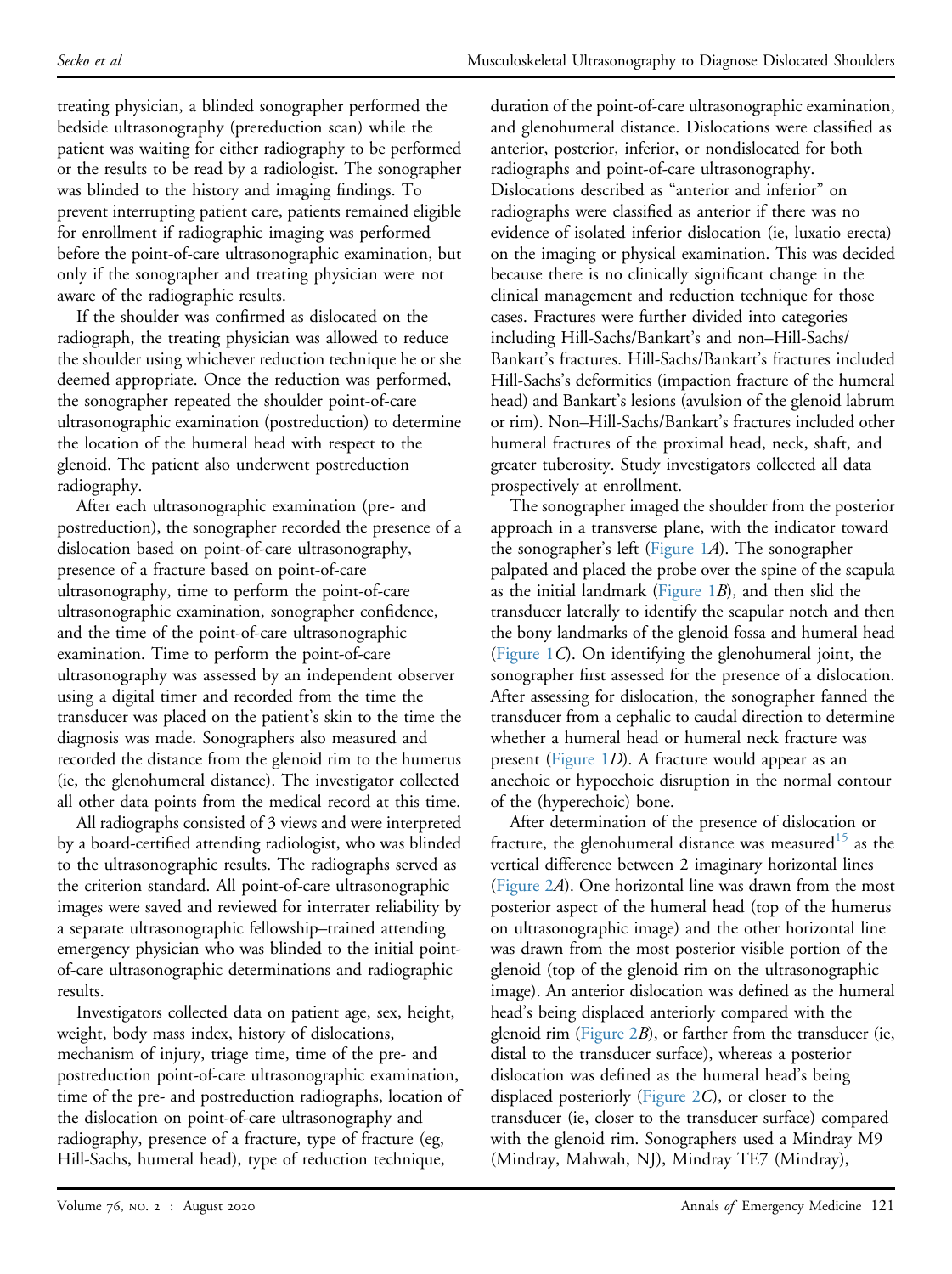<span id="page-3-0"></span>

Figure 1. A, Proper probe placement on the patient and the 3-step sequence to examine the shoulder from the posterior approach. The blue dot above the probe corresponds to the probe indicator. B, The corresponding ultrasonographic images to the probe placement in A at the level of the scapular spine (1), the glenohumeral joint (2), and the humerus (3).

SonoSite Edge II (Fujifilm, Bothell, WA), or Zonare ZS-3 (Mindray) ultrasonographic machine. Selection of the transducer type (ie, linear or curvilinear) was at the sonographer's discretion.

#### Outcome Measures

The primary outcome was the diagnostic accuracy of the point-of-care ultrasonographic examination. Secondary outcomes were time to diagnosis from triage, length of point-of-care ultrasonographic examination, determination of glenohumeral distance of nondislocated and dislocated shoulders, presence or absence of fracture, and sonographer confidence in diagnosis, measured on a verbal numeric scale from 0 (none) to 10 (most).

#### Primary Data Analysis

Data are presented as medians with interquartile ranges (IQRs) for continuous variables. Frequencies are presented as percentages with 95% confidence intervals (CIs). The diagnostic accuracy of point-of-care ultrasonography in detecting shoulder dislocation and confirmation of reduction is presented by calculating sensitivity, specificity, positive predictive value, and negative predictive value compared with radiography as the criterion standard. Receiver operating characteristic (ROC) analysis with Youden's index<sup>[20](#page-9-9)</sup> was used to identify the optimal

displacement cutoffs for diagnosing dislocations. The K coefficient was used to determine interrater reliability for diagnosing both shoulder dislocation and non–Hill-Sachs/Bankart's fractures of the humerus. With an expected sensitivity of 95% and a 95% CI of 90% to 100%, 80% power, and a 2-tailed  $\alpha$  of .05, we estimated that a sample size of 61 subjects would be needed.

#### **RESULTS**

Sixty-five subjects were enrolled in the study. No patients were excluded. [Table 1](#page-5-0) describes the patient demographics. The median age was 40 years (IQR 27 to 61 years) and 38 (58%) of the subjects were men. The median body mass index was  $27.4 \text{ kg/m}^2$  (IQR 23.7 to 31.9 kg/ m<sup>2</sup>). Of the 65 enrolled patients, 21 (32%) had a history of dislocations, and 28 (43%) sustained injuries from groundlevel falls.

Of the 65 patients, 32 (49%) had a shoulder dislocation. The types of dislocations and time to diagnosis from triage are described in [Table 2](#page-5-1). The numbers of ultrasonographic evaluations performed by attending physicians and active ultrasonography fellows by institution are provided in [Table 3](#page-5-2). All of the 65 patients received a correct diagnosis of a dislocation or nondislocated shoulder with point-ofcare ultrasonography ([Figure 3](#page-6-0)A). The sensitivity of pointof-care ultrasonography to accurately diagnose shoulder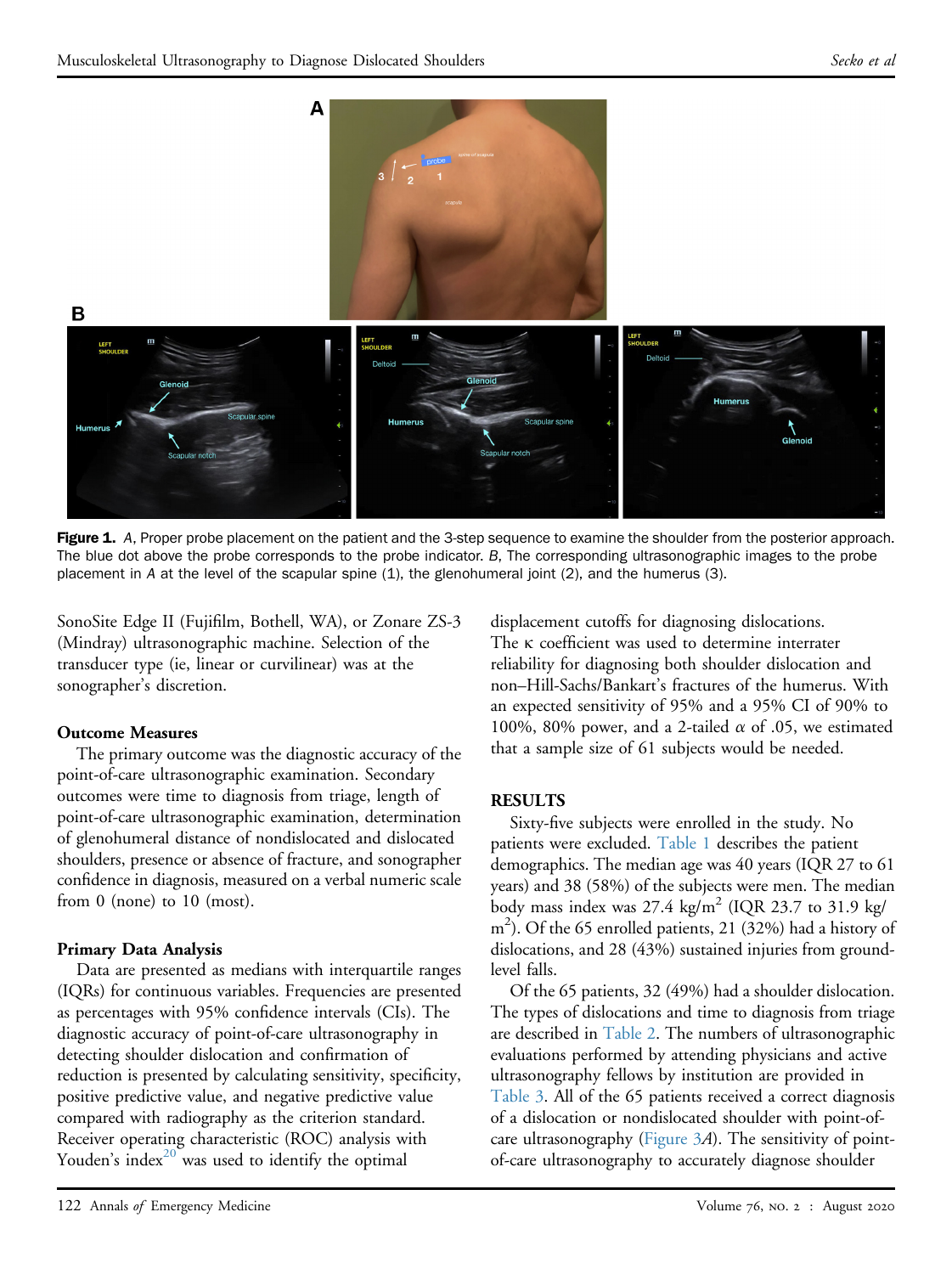<span id="page-4-0"></span>

Figure 2. Ultrasonographic images of the shoulder girdle, using a curvilinear probe demonstrating the normal anatomy of the left glenohumeral joint (A), a left anterior dislocation of the shoulder with humeral head displaced anterior to the glenoid (B), and a right posterior shoulder dislocation with the humerus displaced posterior to the glenoid (C). The adjacent images correspond to the measurement of the glenohumeral distance, indicated by the red arrows.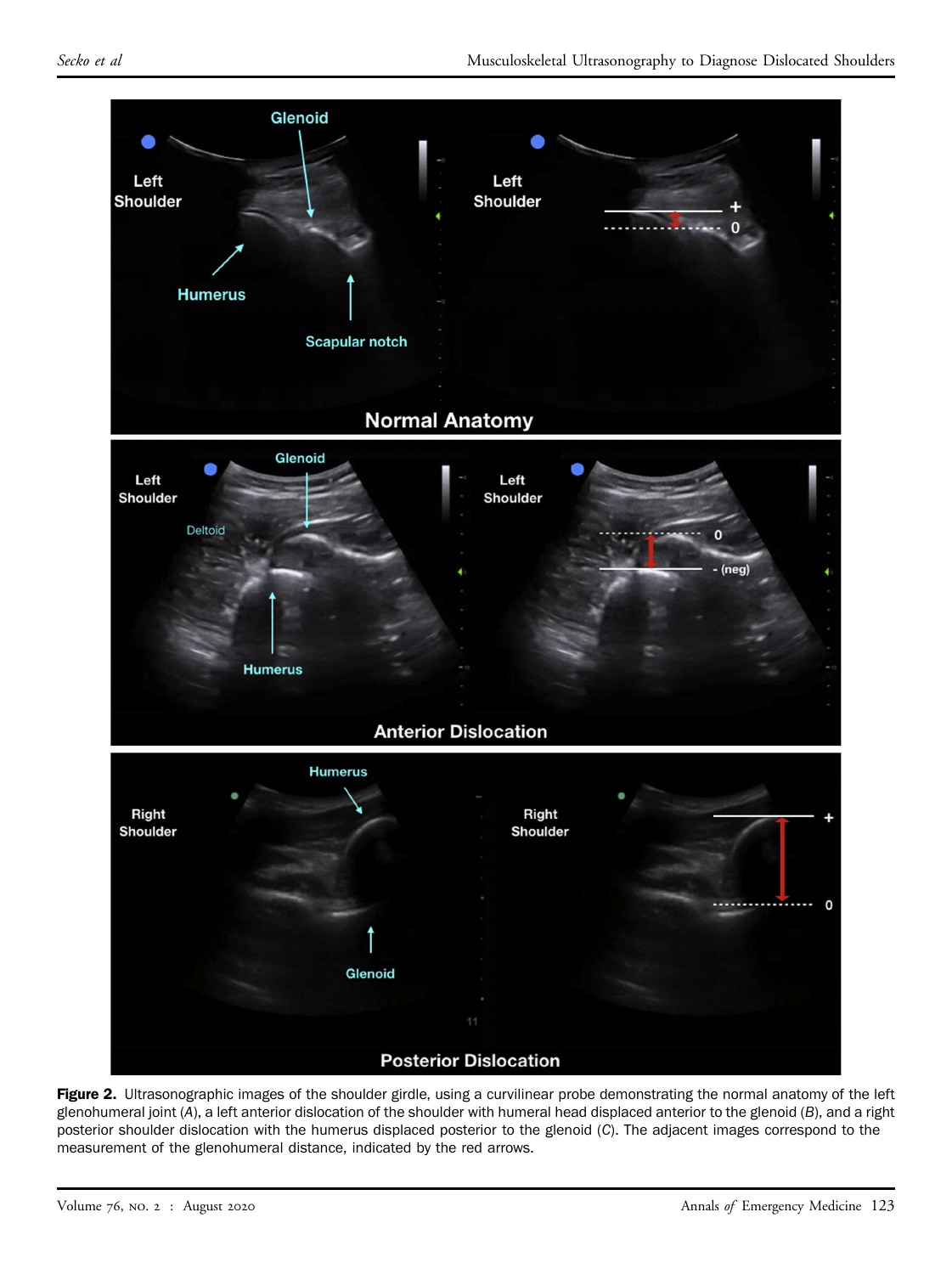dislocation was 100% (95% CI 87% to 100%), specificity was 100% (95% CI 87% to 100%), positive predictive value was 100% (95% CI 87% to 100%), and negative predictive value was 100% (95% CI 87% to 100%). Twenty-seven of the 32 subjects with dislocations had postreduction point-of-care ultrasonography performed and documented. Five instances of postreduction point-ofcare ultrasonography were not performed because the study sonographer was unavailable after the reduction for various reasons, including other clinical or personal responsibilities. All 27 postreduction point-of-care ultrasonographic results were in agreement with the radiologic imaging about whether the reduction was successful (Figure  $3B$ ).

The median glenohumeral distance was –1.83 cm (IQR –1.98 to –1.41 cm) in anterior dislocations, 0.22 cm (IQR 0.10 to 0.35 cm) on nondislocated shoulders, and 3.30 cm (IQR 2.59 to 4.00 cm) in posterior dislocations [\(Figure 4](#page-6-1)). With the distance from the glenohumeral joint as the test variable and radiographic determination of dislocation as the outcome of interest, the area under the ROC curve was

Table 1. Demographics of the included patients.

| <b>Demographics</b>                                                       | <b>Total No.</b> | Percentage     |
|---------------------------------------------------------------------------|------------------|----------------|
| <b>Sex</b>                                                                |                  |                |
| Men                                                                       | 38               | 58             |
| Women                                                                     | 27               | 42             |
| Age, median (IQR), y                                                      | $40(27-61)$      | $\rightarrow$  |
| Height, median (IQR), inches                                              | 68 (64-71)       |                |
| Weight, median (IQR), Ib                                                  | 176 (154-200)    |                |
| BMI, median (IQR), kg/m <sup>2</sup>                                      | 27.4 (23.7-31.9) |                |
| <b>Mechanism of injury</b>                                                |                  |                |
| Fall, ground                                                              | 28               | 43             |
| Fall, height                                                              | 9                | 14             |
| Reaching/pulling                                                          | 11               | 17             |
| <b>Blunt trauma</b>                                                       | 4                | 6              |
| Sports related                                                            | 4                | 6              |
| Lifting                                                                   | 3                | 5              |
| Seizure                                                                   | 3                | 5              |
| Fight                                                                     | $\mathbf{1}$     | $\overline{2}$ |
| Unspecified                                                               | $\overline{2}$   | 3              |
| <b>History of dislocation</b>                                             |                  |                |
| Yes                                                                       | 21               | 32             |
| N <sub>o</sub>                                                            | 44               | 68             |
| <b>Transducer used</b>                                                    |                  |                |
| Linear                                                                    | 12               | 18             |
| Curvilinear                                                               | 51               | 78             |
| <b>Both</b>                                                               | $\overline{2}$   | 3              |
| BMI, Body mass index.<br>*Dashes indicate there are no percentage ranges. |                  |                |

Table 2. Types of dislocations and time to diagnosis.

| Type of Dislocation (Radiography)                        | Total No.      | Percentage     |
|----------------------------------------------------------|----------------|----------------|
| None                                                     | 33             | 51             |
| Anterior                                                 | 29             | 45             |
| Posterior                                                | $\overline{2}$ | 3              |
| Inferior                                                 | 1              | $\overline{2}$ |
| Type of dislocation (POCUS)                              |                |                |
| None                                                     | 33             | 51             |
| Anterior                                                 | 29             | 45             |
| Posterior                                                | $\overline{2}$ | 3              |
| Inferior                                                 | $\mathbf{1}$   | $\mathfrak{D}$ |
| Median time to POCUS from triage<br>$(IQR)$ , min        | 51 (36-77)     |                |
| Median time to radiography<br>from triage (IQR), min     | 101 (73-134)   |                |
| Median time to make the diagnosis<br>with POCUS (IQR), s | $18(10-33)$    |                |
| POCUS, Point-of-care ultrasonography.                    |                |                |

<span id="page-5-1"></span>0.98 (95% CI 0.96 to 1.00). In accordance with Youden's index, $^{20}$  the optimal cutoff for the glenohumeral distance was –0.46 for anterior dislocations. This distance resulted in perfect agreement with the presence of anterior dislocation as determined with point-of-care ultrasonography, giving the same sensitivity, specificity, positive predictive value, and negative predictive value as the radiologic diagnosis of dislocation. There was an insufficient sample size to calculate an optimal cutoff value for posterior dislocations.

For the 65 patients, there were 25 (38%) total fractures identified on radiography. Of those cases, point-of-care ultrasonography identified 13 fractures (52%). Of the fractures not observed on ultrasonography, 10 were Hill-Sachs's deformities, 1 was a Bankart's lesion, and 1 was a fracture of the surgical neck. There was therefore only 1 non–Hill-Sachs/Bankart's fracture of the 12 total missed fractures. Of the total 25 fractures identified on radiography, there were 13 Hill-Sachs/Bankart's and 12 non–Hill-Sachs/

<span id="page-5-2"></span>Table 3. The number of ultrasonographic examinations performed by emergency ultrasonography fellows and fellowship-trained physicians at each institution.

<span id="page-5-3"></span><span id="page-5-0"></span>

| <b>Institution</b> | No. Performed<br>by Attending<br>Physicians (%) | No. Performed<br>by Active Fellows (%) | Total No.<br><b>Performed</b> |
|--------------------|-------------------------------------------------|----------------------------------------|-------------------------------|
|                    | 4 (75)                                          | 1(25)                                  | 5                             |
| 2                  | 47 (78)                                         | 13(22)                                 | 60                            |
| <b>Total</b>       | 51 (78)                                         | 14 (22)                                | 65                            |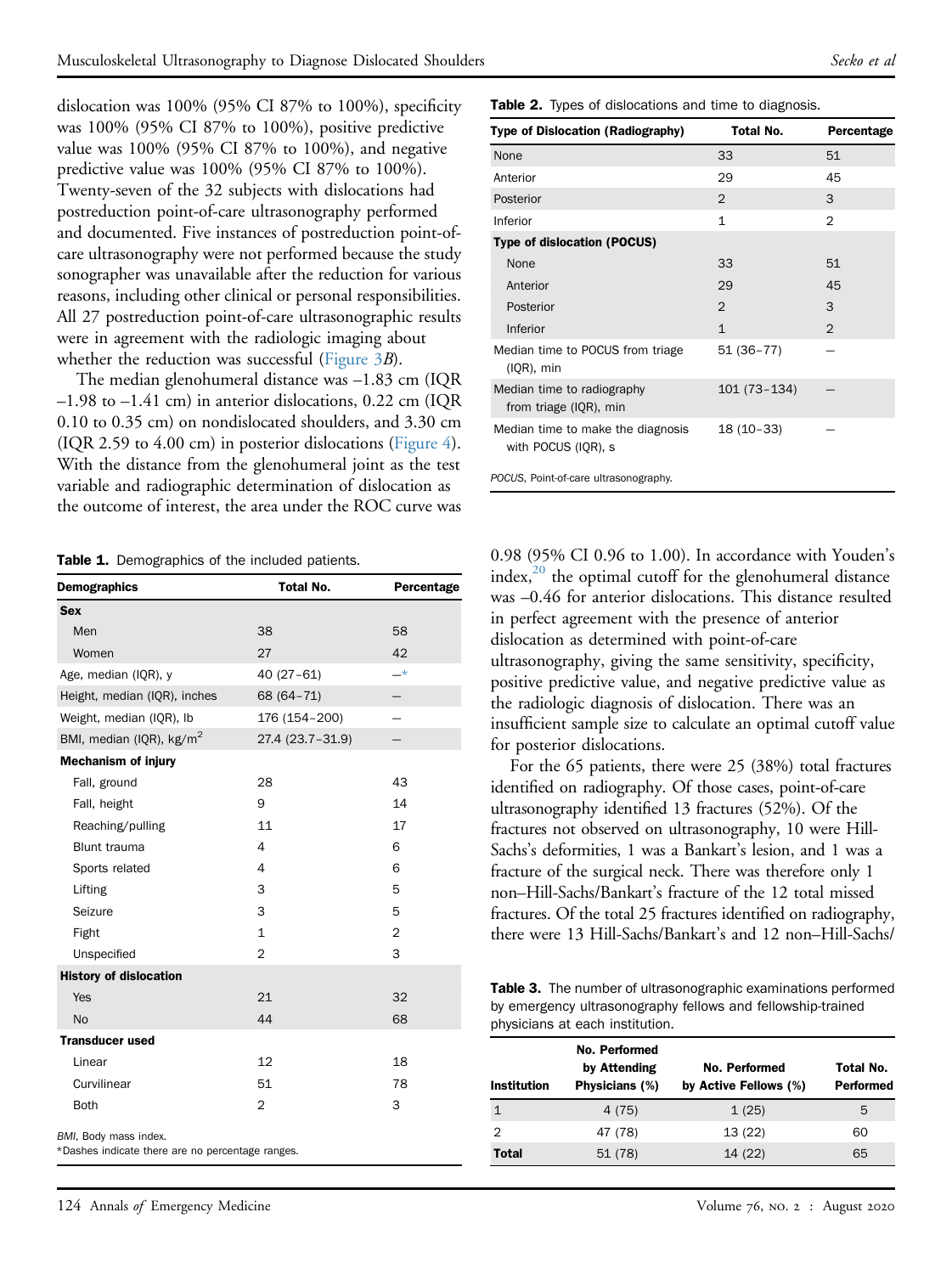<span id="page-6-0"></span>

**Figure 3.**  $2 \times 2$  Tables of prereduction ultrasonography compared with prereduction radiography for the presence of a dislocation (A), postreduction ultrasonography compared with postreduction radiography for the presence of dislocation (B), and prereduction ultrasonography compared with prereduction radiography for the presence of non–Hill-Sachs's and Bankart's fractures (C). US, Ultrasonography; HS/B, Hill-Sachs's and Bankart's.

Bankart's fractures present. If Hill-Sachs/Bankart's deformities were excluded, point-of-care ultrasonography identified 11 of the 12 non–Hill-Sachs/Bankart's fractures of the proximal humeral head, neck, and shaft ([Figure 3](#page-6-0)C). Point-of-care ultrasonography did not misidentify any falsepositive non–Hill-Sachs/Bankart's fractures. Overall, point-

<span id="page-6-1"></span>



of-care ultrasonography was 92% sensitive (95% CI 60% to 99.6%) and 100% specific (95% CI 92% to 100%) for non–Hill-Sachs/Bankart's fractures, with a positive predictive value of 100% (95% CI 68% to 100%) and negative predictive value of 98% (95% CI 89% to 99.9%). We had no cases of dislocations with concomitant non–Hill-Sachs/Bankart's fractures (all combined fracture-dislocations were Hill-Sachs/Bankart's deformities).

Point-of-care ultrasonography was performed earlier after triage than standard radiology in diagnosing dislocations or significant fractures (median time to performance 43 minutes; IQR 23 to 60 minutes): time to diagnosis from triage by point-of-care ultrasonography was 51 minutes (IQR 35 to 78 minutes) versus 101 minutes (IQR 73 to 134 minutes) for standard radiology. The total time required to complete the point-of-care ultrasonographic examination was 19 seconds (IQR 10 to 36 seconds). Sonographers' confidence in their point-ofcare ultrasonographic diagnosis was 9.1 of 10 in nondislocated cases and 9.4 of 10 in dislocated cases.

The interrater reliability between the sonographer and the blinded reviewer was excellent. The value of  $\kappa$  for diagnosing dislocated shoulders was 0.97 (95% CI 0.91 to 0.99), whereas there was perfect agreement  $(k=1]$  [95% CI 1 to 1]) for diagnosing non–Hill-Sachs/Bankart's fractures of the shoulder girdle (Figure  $5A$  and  $B$ ).

#### LIMITATIONS

There are several limitations to consider with respect to our study. This was a convenience study and subjects were enrolled only when trained sonographers were present. Although sonographers were present on days, nights, and weekends throughout the study period, it is likely that some patients were not enrolled because of lack of sonographer availability. We were also able to capture only 27 postreduction ultrasonographic results from the 32 subjects with confirmed dislocations. These 5 patients were likely missed because the study sonographer was unable to stay for the length of time required to perform postprocedure ultrasonography after relocation attempts. Moreover, point-of-care ultrasonography is operator dependent. Another limitation of our study is that emergency physicians with partial or complete fellowship training in point-of-care ultrasonography are the only ones who performed the ultrasonographic examinations and we did not choose to study physicians with nonfellowship training. Therefore, it may not entirely reflect the accuracy of the general physician population. However, a previous study by Lahham et al $^{15}$  $^{15}$  $^{15}$  found that point-of-care ultrasonography had 100% sensitivity and specificity for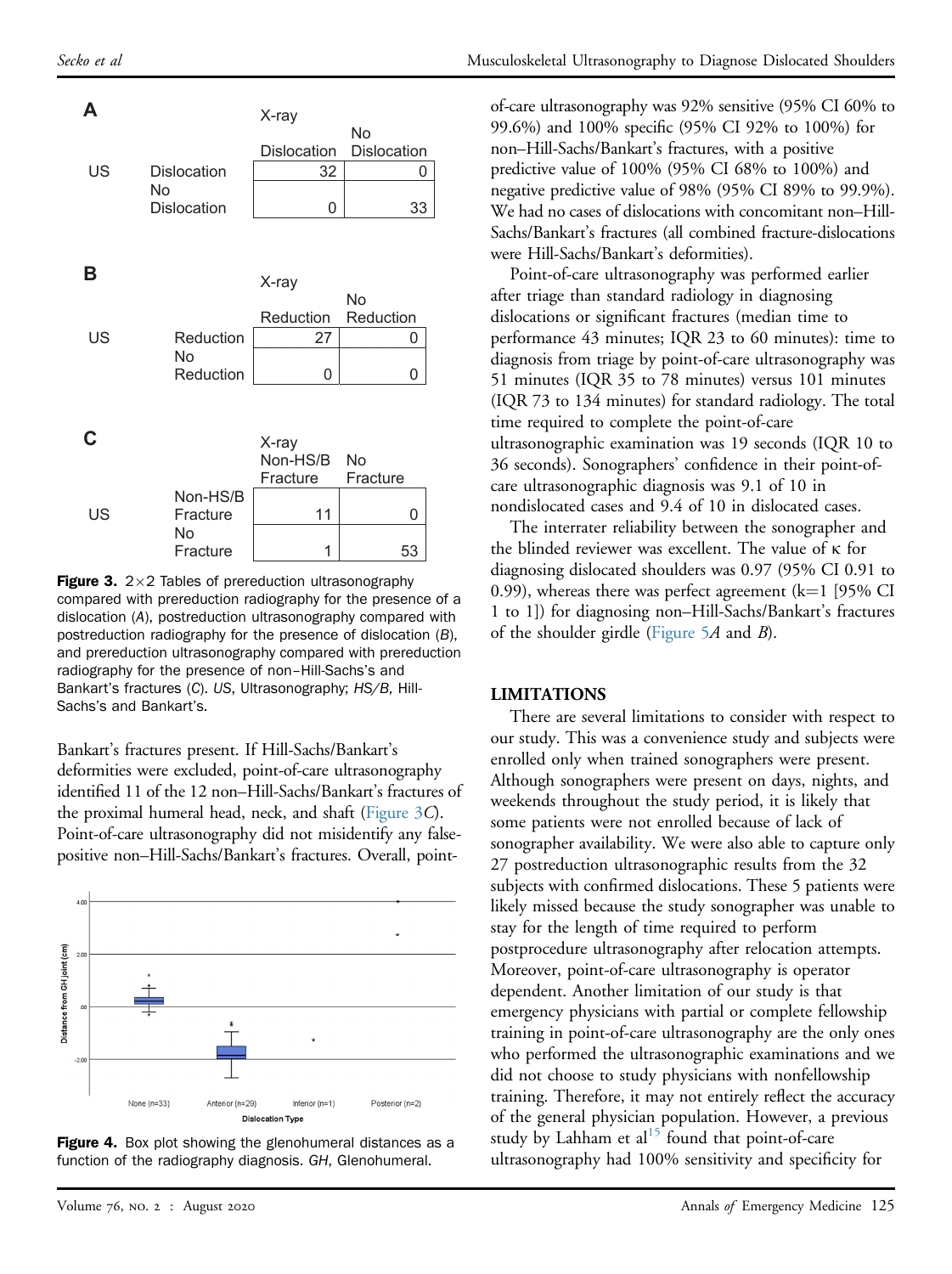<span id="page-7-0"></span>

| Sonographer        |                | Reviewer    |  |
|--------------------|----------------|-------------|--|
|                    | No dislocation | Dislocation |  |
| No dislocation     |                |             |  |
| <b>Dislocation</b> |                |             |  |
| $l_{22222} - 0.07$ |                |             |  |

(kappa = 0.97)

#### **B**

| Sonographer      |             | Reviewer |  |
|------------------|-------------|----------|--|
|                  | No fracture | Fracture |  |
| No fracture      |             |          |  |
| Fracture         |             | 13       |  |
| $(kappa = 1.00)$ |             |          |  |

Figure 5.  $2\times 2$  Tables of interrater agreement between sonographer versus blind reviewer for presence of dislocations (A) and interrater agreement between sonographer versus blind reviewer for presence of fractures (B).

dislocation when performed by novice sonographers. Moreover, the lack of validation of the glenohumeral distance cutoff in a separate independent population was another limitation of our study and should be considered for future studies. Also, as musculoskeletal ultrasonography becomes a more mainstream application, additional studies are necessary to determine the difference in accuracy between different provider experience levels and the ideal training protocol. Finally, we did not study or encounter patients with subluxation of the humerus and cannot extrapolate what direction and what the glenohumeral distance would be in such patients.

#### DISCUSSION

To our knowledge, this is the first study to assess a novel, easy-to-perform, posterior, point-of-care ultrasonographic technique for identifying shoulder dislocations and reductions, as well as the only study to assess time to perform the point-of-care ultrasonographic examination and the effect on time to diagnosis compared with radiography. Our study found 100% sensitivity and 100% specificity for the diagnosis of shoulder dislocations and reductions, with a mean point-of-care ultrasonographic examination time of 27 seconds and a 48-minute reduction in time to diagnosis compared with that for radiographs.

Previous studies have demonstrated relatively high diagnostic accuracies with point-of-care ultrasonography.<sup>14-18</sup> However, the studies were limited by the use of only 1 or 2 providers at a single site, $14-18$  as well as concerns about inadequate criterion standards and blinding.<sup>16</sup> The results of our study are also congruent with a recent systematic review and meta-analysis by Gottlieb and Russell,<sup>[13](#page-9-4)</sup> which demonstrated that point-of-care ultrasonography is highly accurate in diagnosing dislocated shoulders. Like most

previous studies, however, many of the studies in the systematic review and meta-analysis had very high rates of dislocations, which may have influenced the sonographers' assessment, as well as the test characteristics.<sup>[13-18](#page-9-4)</sup> Our study includes a population with a lower prevalence of dislocations (49%), which improves the test characteristics and external validity. Despite the lower percentage of patients with dislocations, sonographers in our study still had 100% sensitivity and specificity for the diagnosis of dislocations and reductions. Additionally, our study adds more patients with posterior dislocations, time to diagnosis, and point-of-care ultrasonographic performance time, which were specifically identified as a need by the systematic review and meta-analysis.

We found that the overall time to diagnosis from triage was significantly reduced with the use of point-of-care ultrasonography. On average, the time from arrival to diagnosis decreased by 48 minutes compared with that for radiographs. This can allow more rapid delivery of a targeted pain intervention (eg, nerve block, intra-articular injection, analgesia). Moreover, by faster identification of the dislocation, patients may have their shoulders reduced sooner, which can minimize the associated spasm and may make the reduction attempt easier.<sup>[1](#page-9-0)[,2](#page-9-1)</sup> Another benefit of point-of-care ultrasonography is that it can rapidly assess for inadequate reduction among patients receiving procedural sedation, allowing the provider to rereduce the dislocation while the patient remains sedated.

To our knowledge, this study is also the first to specifically compare the glenohumeral distance between dislocated and nondislocated shoulders. Lahham et al<sup>[15](#page-9-8)</sup> performed a study assessing whether patients with a glenohumeral distance less than 0 cm had a dislocation and were able to successfully identify all dislocations. However,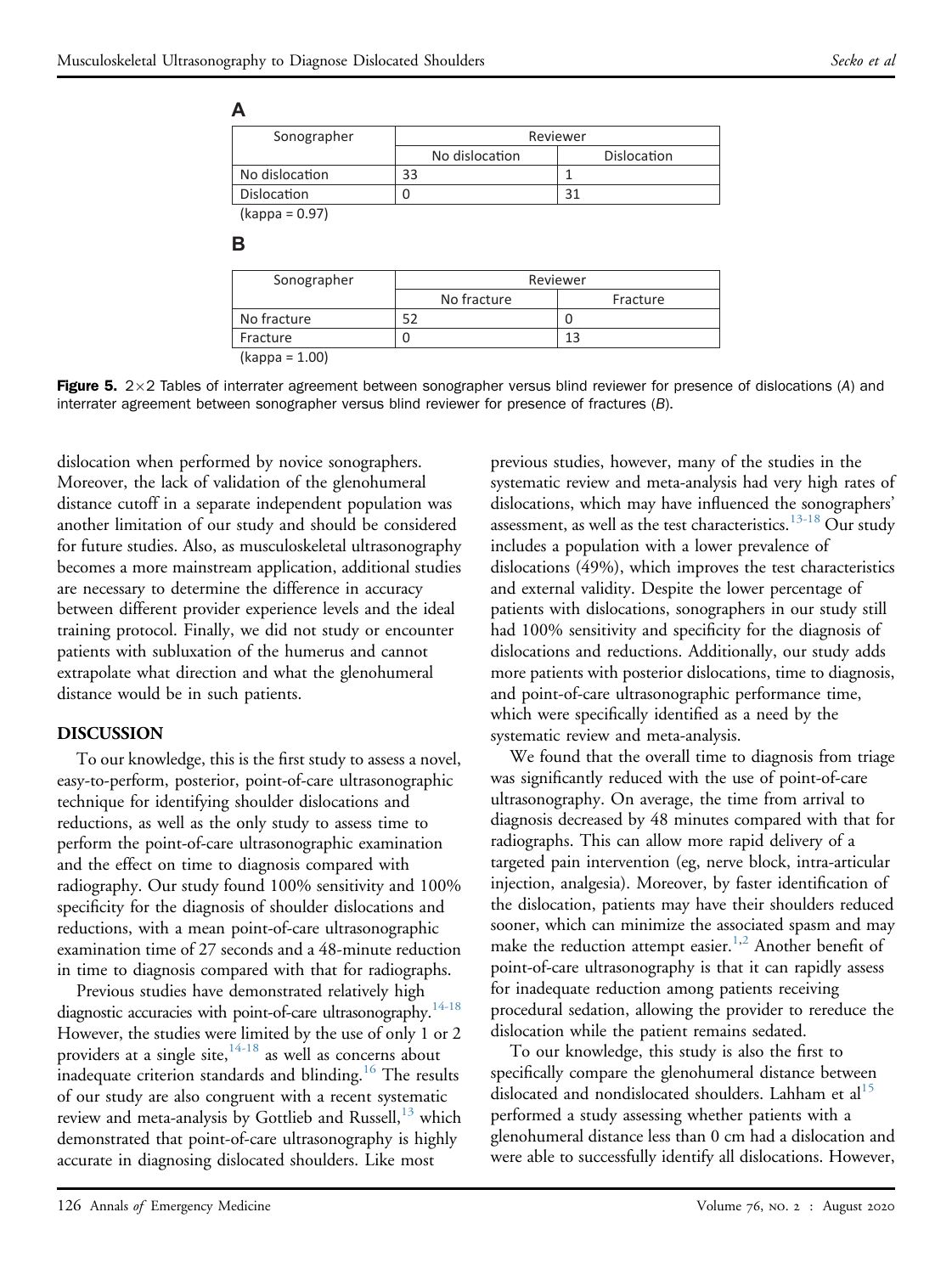they did not report the mean distances in their study, so it is unclear what the ideal threshold distance should be. Our study found that a glenohumeral distance less than –0.5 cm is the optimal cutoff for discriminating between nondislocated and anterior dislocation. For posterior dislocations, we found that they had a mean glenohumeral distance of 3.3 cm. However, the sample size was too small (2 patients) to accurately determine an optimal cutoff for posterior dislocations.

Our study showed high accuracy and excellent interrater reliability for diagnosing non–Hill-Sachs/Bankart's fractures. Point-of-care ultrasonography identified 11 of the 12 non–Hill-Sachs/Bankart's fractures, which we consider more clinically significant. The one missed non–Hill-Sachs/Bankart's fracture was a surgical neck fracture, which was missed by the initial sonographer but was identified subsequently by the blinded reviewer during secondary review of the study images. These results are also consistent with the systematic review and meta-analysis by Gottlieb et al<sup>[19](#page-9-5)</sup> showing point-of-care ultrasonography as having 97.9% sensitivity and 99.8% specificity for assessing for the presence of associated fractures.

The majority of fractures not observed on ultrasonography were either a Hill-Sachs's deformity (total of 10) or Bankart's lesion (total of 1). Hill-Sachs's deformities are common and are demonstrated in 67% to 93% of anterior dislocations.<sup>[5,](#page-9-10)[14](#page-9-6)[,18](#page-9-11)[,19](#page-9-5)</sup> Multiple publications during the past 25 years have shown that Hill-Sachs's deformities are present on initial radiography and are not commonly caused by the reduction technique, and that identification does not change acute management.<sup>[5](#page-9-10)[,19](#page-9-5)</sup> Previous studies have shown that ultrasonography is highly accurate and superior to the best radiologic views in the identification of Hill-Sachs's lesions, $^{21}$  $^{21}$  $^{21}$  which is discrepant with our own results. Fracture identification was a secondary endpoint of this study because the primary goal was to establish the accuracy of point-of-care ultrasonography for shoulder dislocation. Our particular posterior technique did not allow entire visualization of the glenoid and therefore limited our ability to detect both Hill-Sachs's and Bankart's lesions. Only one Bankart's lesion was identified on radiography during our enrollment period. Although many proximal humerus fractures of all types are typically treated conservatively in the acute setting, we believe that the presence of a humeral head, neck, or shaft fracture may change management or disposition planning and is therefore more clinically significant. Hill-Sachs's deformities and Bankart's lesions may have prognostic value because they are associated with an increased risk of recurrent dislocations.<sup>6,[22](#page-9-14)</sup> Previous studies have, however, confirmed the inaccuracy of

radiography in identifying these lesions and suggest computed tomographic scan as the most accurate modality.<sup>22</sup> Although patients at higher risk of recurrence may need further outpatient imaging for surgical planning, the majority of recurrent shoulder dislocations may not need any radiographic imaging in the ED. Patients at risk of persistent shoulder instability should be aware of the importance of follow-up, but to the emergency physician the presence or absence of non–Hill-Sachs/Bankart's fractures does not alter acute management, disposition, or follow-up plans.<sup>[5](#page-9-10)[,6](#page-9-13)[,18,](#page-9-11)[19](#page-9-5)</sup>

An aspect of our study that makes it more generalizable is that we did not require sonographers to use a specific probe (ie, linear versus curvilinear). However, we did not believe it was acceptable to limit providers to a specific probe because the need for a specific type of probe may vary according to the anatomy and body habitus of individual patients. Our results showed no significant difference in accuracy or time to diagnosis with a particular probe in relation to patient body mass index. Anecdotally, however, the curvilinear probe has superior penetration and larger footprint on the patient, so is likely more suitable for patients with larger body mass. We therefore recommend that sonographers use their own judgment and comfort level when selecting a probe to perform posterior-approach point-of-care ultrasonography of the shoulder.

The current literature demonstrates that point-of-care ultrasonography is highly accurate in diagnosing dislocated shoulders and fractures of the humerus. Because several techniques have been described, future studies should compare the different techniques to determine which is the most accurate. Also, a study examining the accuracy of our technique in relation to novice sonographers would be valuable. It would also be essential and beneficial to validate a glenohumeral distance to accurately differentiate an anterior dislocation from subluxation from nondislocation. In addition, randomized controlled trials should be conducted to evaluate the performance of ultrasonography versus standard radiology alone at diagnosing shoulder dislocations in patients with frequent dislocations to avoid the need for pre- or postreduction radiographic imaging in this particular population. Finally, studies should evaluate what is the ideal training protocol for this modality.

Our study found that point-of-care ultrasonography from the posterior approach was a highly accurate method to diagnose shoulder dislocations. It can be performed rapidly at the patient's bedside and had a faster time to diagnosis from triage than radiography, and sonographers had high levels of confidence in their diagnoses. Point-ofcare ultrasonography of the shoulder should be considered as a diagnostic option for the detection of shoulder